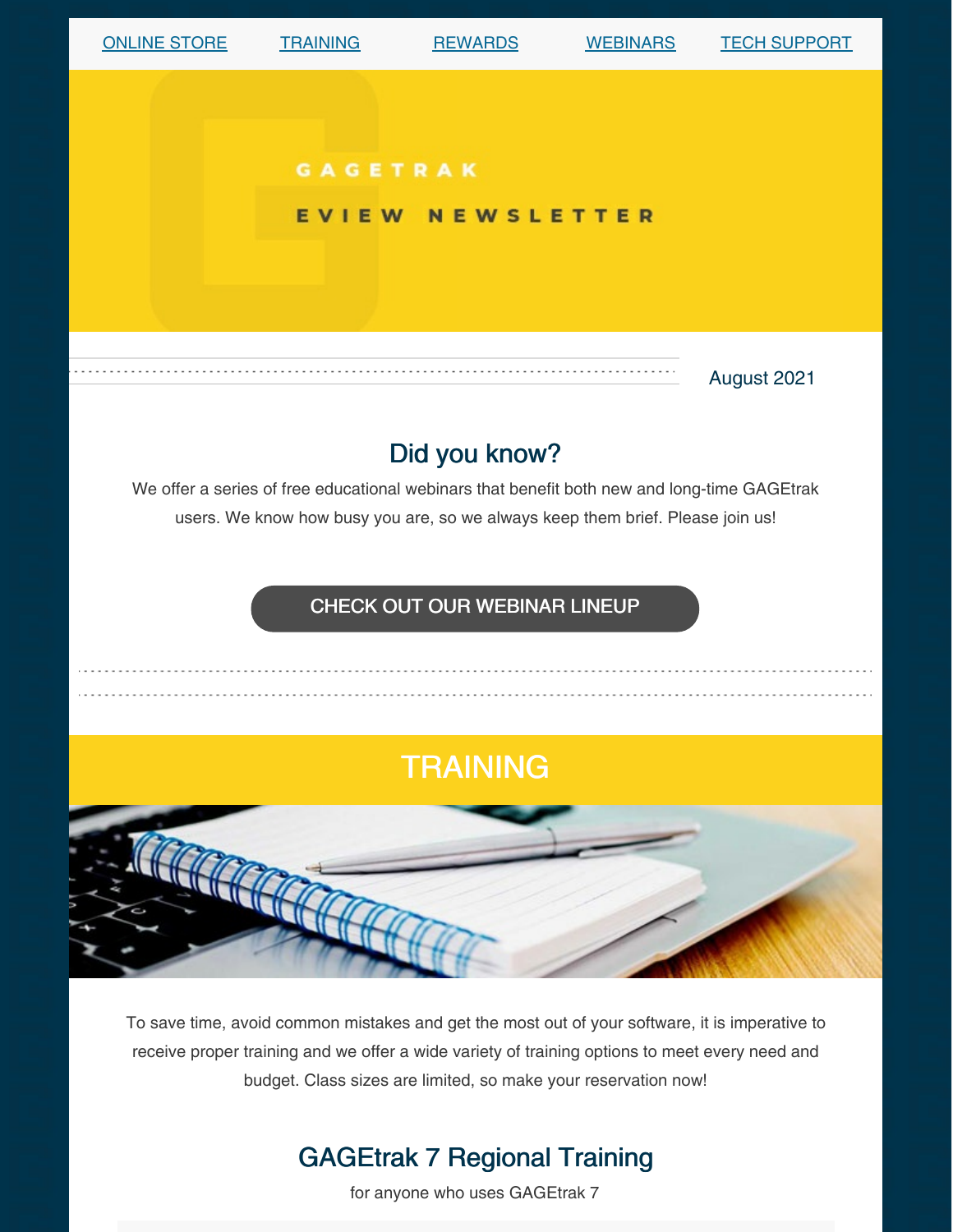### Ready to get out of the office? Attend regional training!

#### Atlanta, GA

September 9-10, 2021

ATG [Learning:](https://g.page/ATGLearning?share) 5600 Roswell Road NE, The Prado – Suite 9, Atlanta, GA 30342

#### Phoenix, AZ

November 4-5, 2021

Training to You: 2200 North Central Avenue, Suite 400, [Phoenix,](https://g.page/training-to-you?share) AZ 85004

## GAGEtrak 7 Web Training

for anyone who uses GAGEtrak 7

#### September Suite

Session 1: September 13 Session 2: September 16 Session 3: September 20 Session 4: September 23

#### October Suite

Session 1: October 4 Session 2: October 7 Session 3: October 11 Session 4: October 14

### GAGEtrak 7 Admin Web Training

for GAGEtrak Administrators

August Suite Session 1: August 10 Session 2: August 17 September Suite Session 1: September 14 Session 2: September 21

## GAGEtrak Lite Web Training

for anyone who uses GAGEtrak Lite

August Suite

Session 1: August 11 Session 2: August 18 September Suite Session 1: September 15 Session 2: September 22

FULL TRAINING [SCHEDULE](https://gagetrak.com/training-schedule/) AND INFO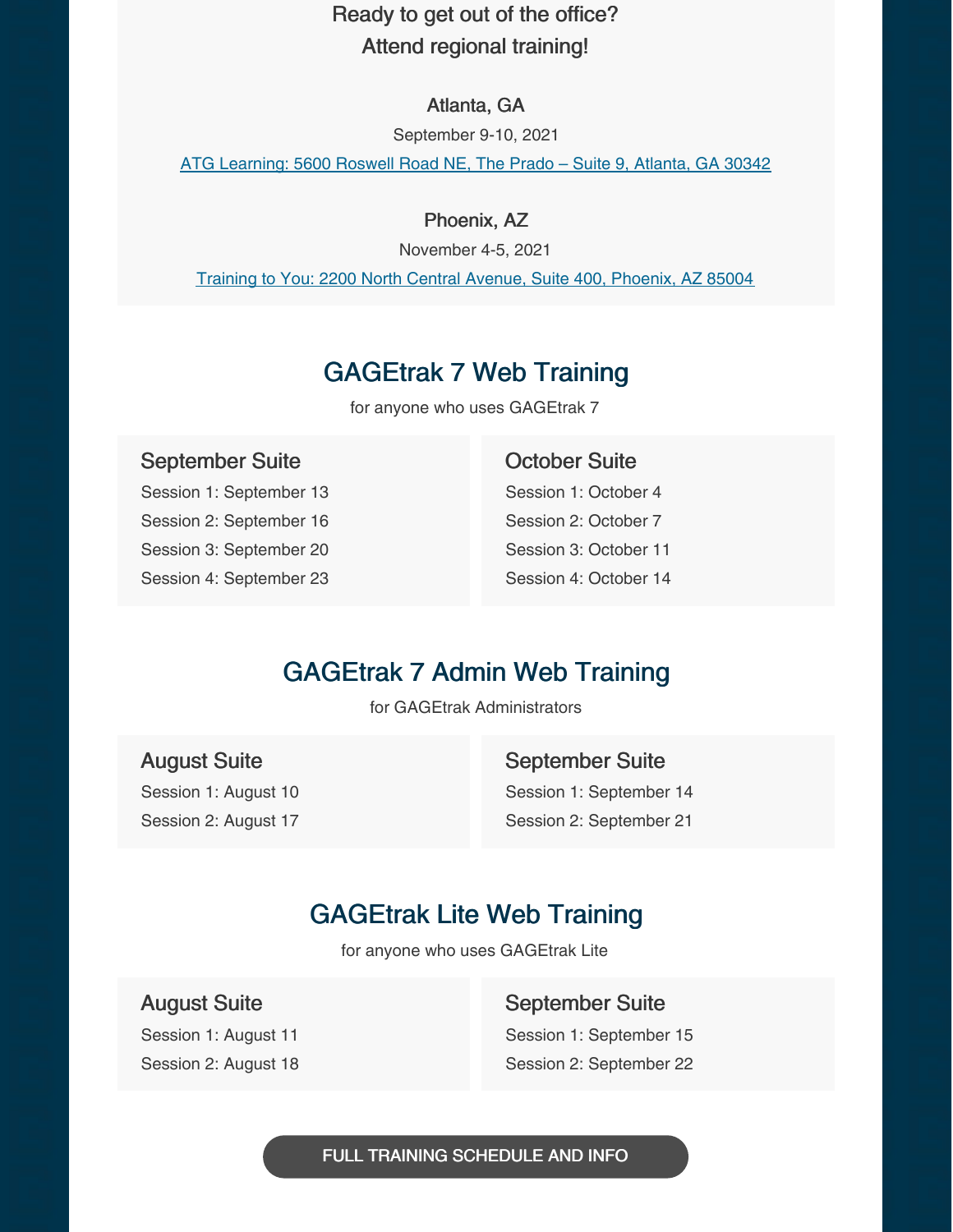To register for any of these trainings or for info about our custom training options, please contact our Training Specialist at 1-800-777-7020 ext. 134 or [training@cybermetrics.com](mailto:training@cybermetrics.com).

# FREE WEBINARS



Please join us for a free educational calibration management webinar to learn how to improve efficiency, increase measurement reliability and assure compliance with industry quality standards and regulations.

Pass Quality Audits August 12 - [Register](https://register.gotowebinar.com/register/1181109000587736590) Now

Getting Our Heads in the Cloud On Demand - [Listen](https://www.qualitymag.com/media/podcasts/2594-q-cast/play/170-globalization-forces-calibration-software-providers-to-get-their-heads-in-the-cloud) Now

Keep Your Calibrations on Point August 26 - [Register](https://attendee.gotowebinar.com/register/4273850491568204046) Now

Benefits of Tracking Gage Lifecycle On Demand - [Listen](https://www.qualitymag.com/media/podcasts/2594-q-cast/play/197-the-benefits-of-tracking-gage-lifecycle) Now

FULL WEBINAR [SCHEDULE](https://gagetrak.com/webinars/) AND INFO

# TECH TIP



#### How to Use Gage Types for Kitting

GAGEtrak's Kitting feature is a powerful tool for tracking the issuance of multiple gages to one location or job. The Kitting feature allows you to select gages either by Gage ID or Gage Type.

Selection by Gage ID requires that a specific gage be issued with the kit. In this case, the gage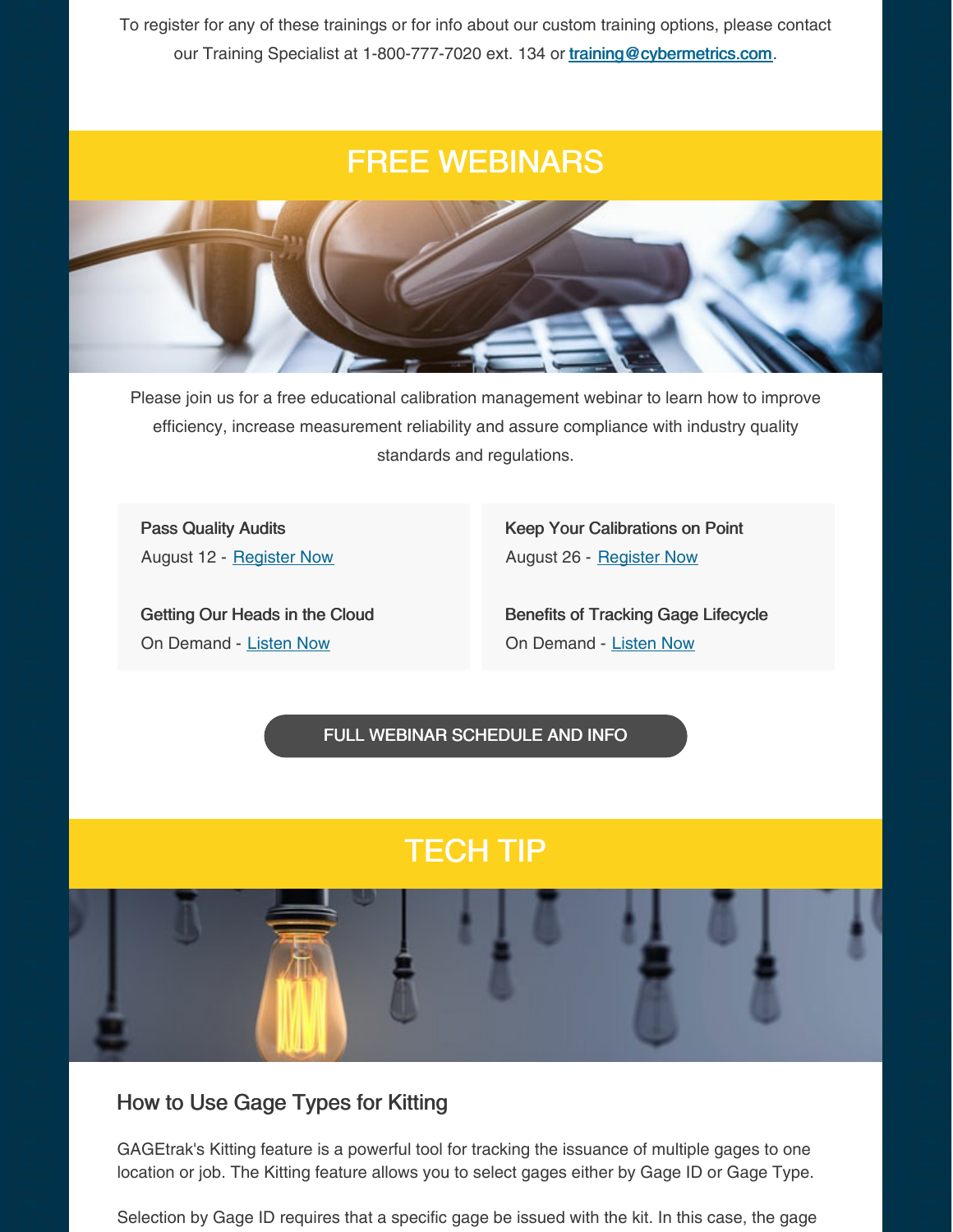must meet this criteria:

- Gage is Active
- Gage is not past due for calibration
- Gage is not currently issued

Selection by Gage Type also requires that a gage of your desired type be available that meets the following criteria:

- Gage is Active
- Gage is not past due for calibration
- Gage is not currently issued

Selection by Gage Type allows GAGEtrak to select one of many possible tools to complete the kit. Gage Types are selected within the Gages -> Information tab. For this feature to be efficient and effective, the Gage Type nomenclature must be specific enough to guarantee that the gage being selected by GAGEtrak will meet the job requirements.

For instance, a Gage Type of Cal (for caliper) would not be specific enough. Is it a 6-inch, 12 inch or 18-inch caliper? Obviously, if a 12-inch caliper is required, a 6-inch one will not do. So, the recommendation is to develop a nomenclature convention which is specific and concise. It must accurately define the characteristics of the gage to prevent the issuance of an insufficient gage.

Following are suggestions as to how to go about developing your own Gage Type nomenclature convention for your unique inventory of gages.

Calipers: Calipers are possibly the simplest type for which to develop a naming convention. A 12 inch caliper might be CAL12 or C12; a 6-inch caliper might be CAL06 or C06. To further specify that a caliper is digital, dial or vernier, you could add a suffix for this feature; CAL12DG would be a 12-inch digital caliper.

Micrometers: Micrometers not only come in different sizes, but have different travel (measurement length), can have different surface characteristics and can be digital, dial or vernier. So, a 6-inch blade mic with a digital readout and 2-inch travel would be MIC46B-DG.

- The 46 indicates that the travel is 2 inches with a maximum measuring capability of 6 inches, i.e., 4 to 6
- A one-inch travel would have been 56 (i.e., 5 to 6)
- B indicates that it's a blade mic
- DG indicates that it's digital

Thread Plug: In addition to noting the diameter and thread count of a thread plug, you may need to note whether the particular gage was to be used 'pre' or 'post' the plating operation. So, a 3/16-inch gage, with 24 thread count, used before plating, with an additional thickness of .00003 to .00005 might be TH0316c24+0305.

- 0316 represents 3/16"
- The c is to note the count (thread count), followed by 24 (the actual thread count)
- $\bullet$  If the gage was to be used post, the  $+$  would be -
- The thickness is reduced to significant numbers only. If the thickness were in the range .00009 to .00011, the last element in the naming convention would be +0911. Leading zeros are used here only for the sake of uniformity; they are not necessary.

Begin developing your Gage Type naming conventions with broadest type designation and add ever more refining detail from there. Care must be taken to assure there is no possible question regarding the value these numbers represent. Gage Types must be meaningful and concise